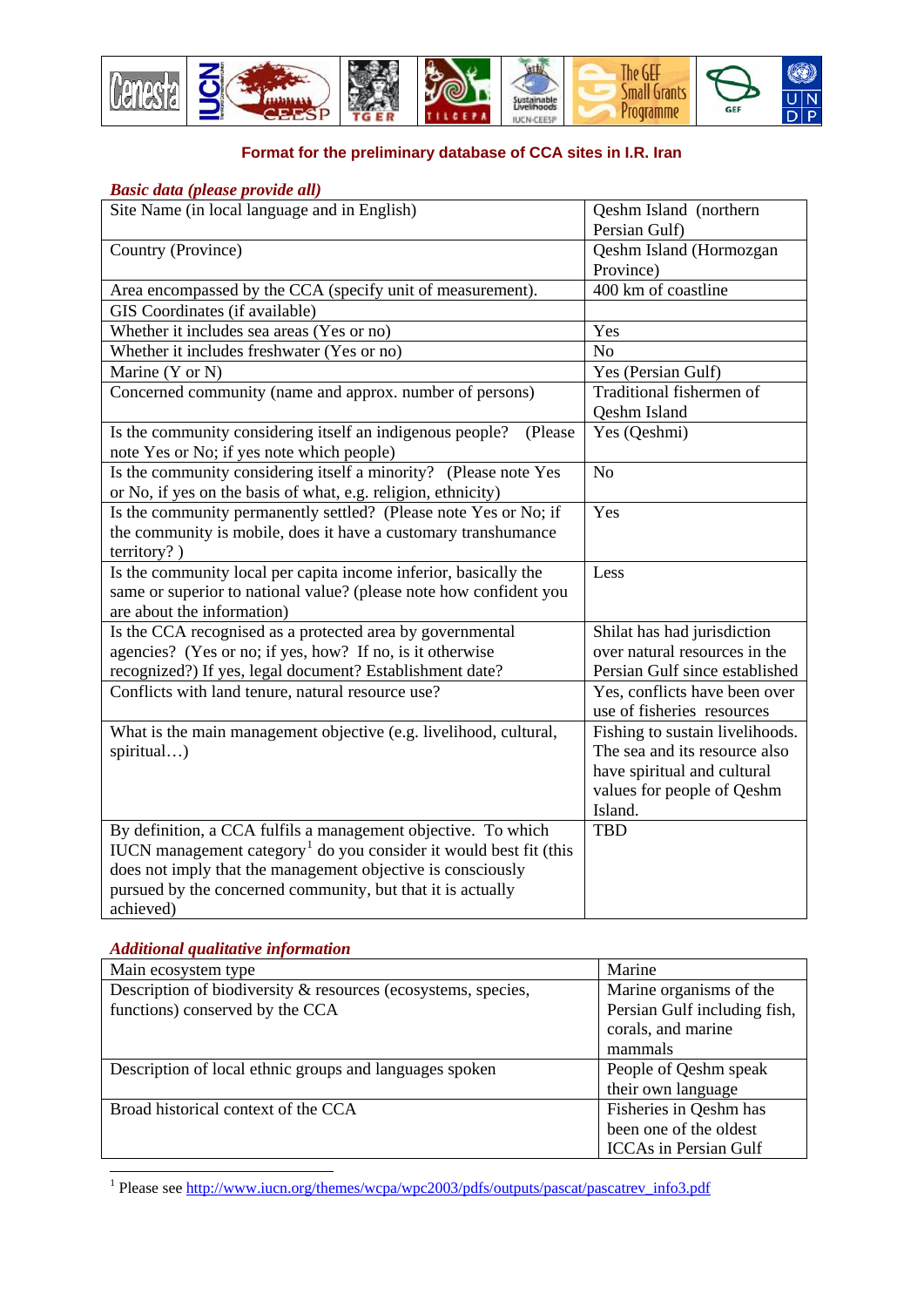|                                                                      | (pearl trade, etc.)          |
|----------------------------------------------------------------------|------------------------------|
| Governance structure for the CCA (who takes management decisions,    | Elders and community         |
| how?)                                                                | leaders (Most skilled        |
|                                                                      | fishermen)                   |
| Length of time the governance model has been in place                | For centuries                |
| Land and resource ownership in the CCA                               | At present fisheries is      |
|                                                                      | legally under Shilat control |
| Type of land use in the CCA                                          | $Fishing + marine trade$     |
| Existence of written or oral management plans and specific rules for | Oral rules and regulations   |
| the use of natural resources in the CCA                              | about when and how to        |
|                                                                      | conduct fishing still exist  |
| Map and zoning of the CCA (please attach if available and relevant,) | Available.                   |
| Relevant pictures with captions (please attach if available)         | Available.                   |
| Major threats to biodiversity and/or the CCA governance system       | Decline in fisheries due to  |
|                                                                      | mismanagement (bans on       |
|                                                                      | fishing methods were lift    |
|                                                                      | on 1987-88); Over-fishing;   |
|                                                                      | Trawl fishing. Other threats |
|                                                                      | are: marine pollution and    |
|                                                                      | development projects of the  |
|                                                                      | Qeshm Free Zone which        |
|                                                                      | has jurisdiction over most   |
|                                                                      | of the islands natural       |
|                                                                      | resources.                   |
| Local CCA-relevant features, stories, names, rules and practices     | Available                    |

*Contact individuals and organizations:* here it is vital to have names of contacts directly related to the community governing the CCA

Mr. Ahmadi Salakhi (Head of Fishing Cooperative) in Qeshm Island

*References*<sup>[2](#page-1-0)</sup>: please stress references describing the conservation, cultural and socio-economic values of the CCAs.

Please refer to documentations of Qeshm projects funded by GEF/SGP since 2001 namely projects on Corals, Pearl Culture and Indigenous Knowledge

Please use the same format of the references in:

<span id="page-1-0"></span><http://www.iucn.org/themes/ceesp/Publications/TILCEPA/guidelinesindigenouspeople.pdf>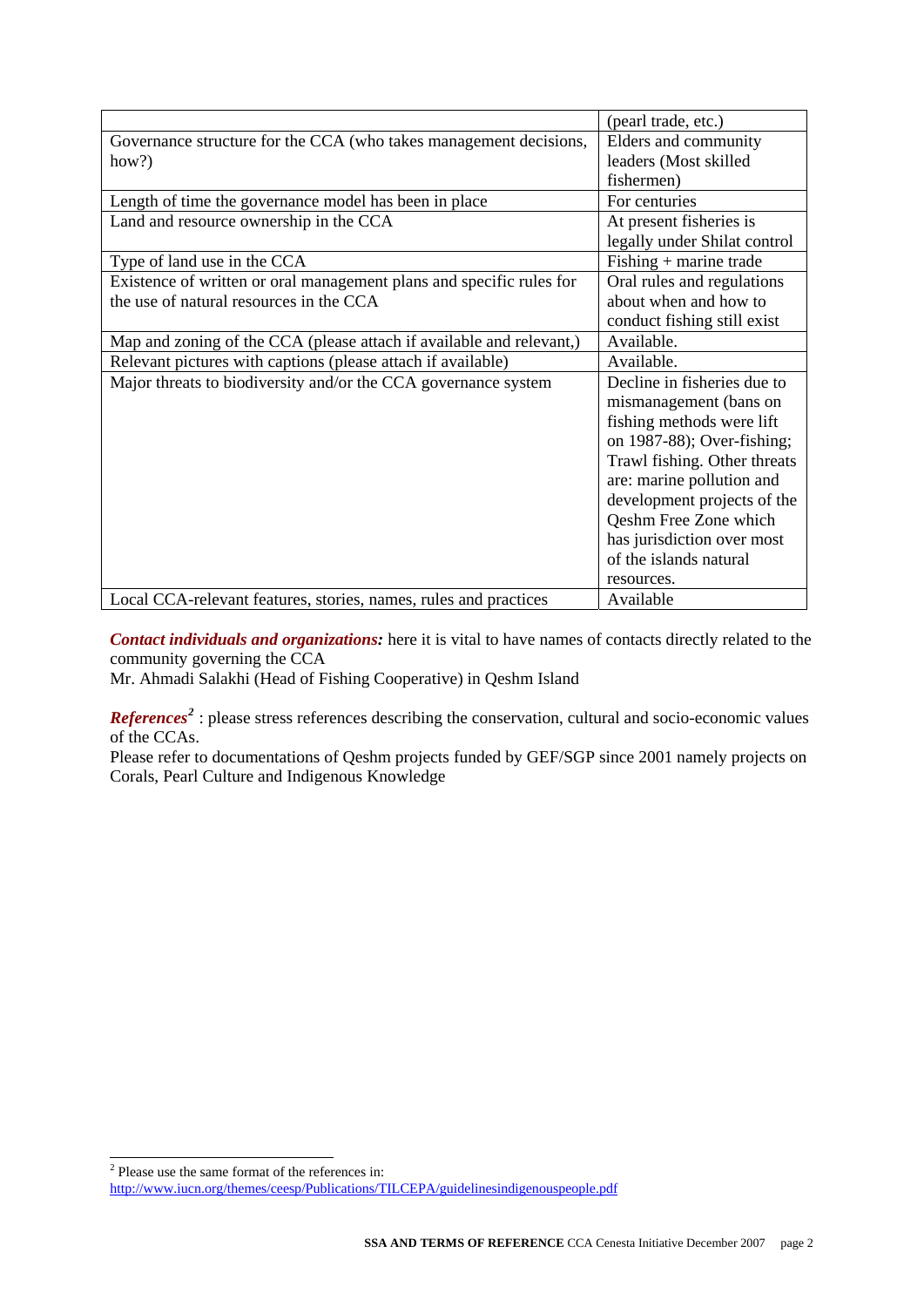

Fig.1 – Traditional architecture in villages of Qeshm Island



Fig.2 – A typical Qeshmi woman